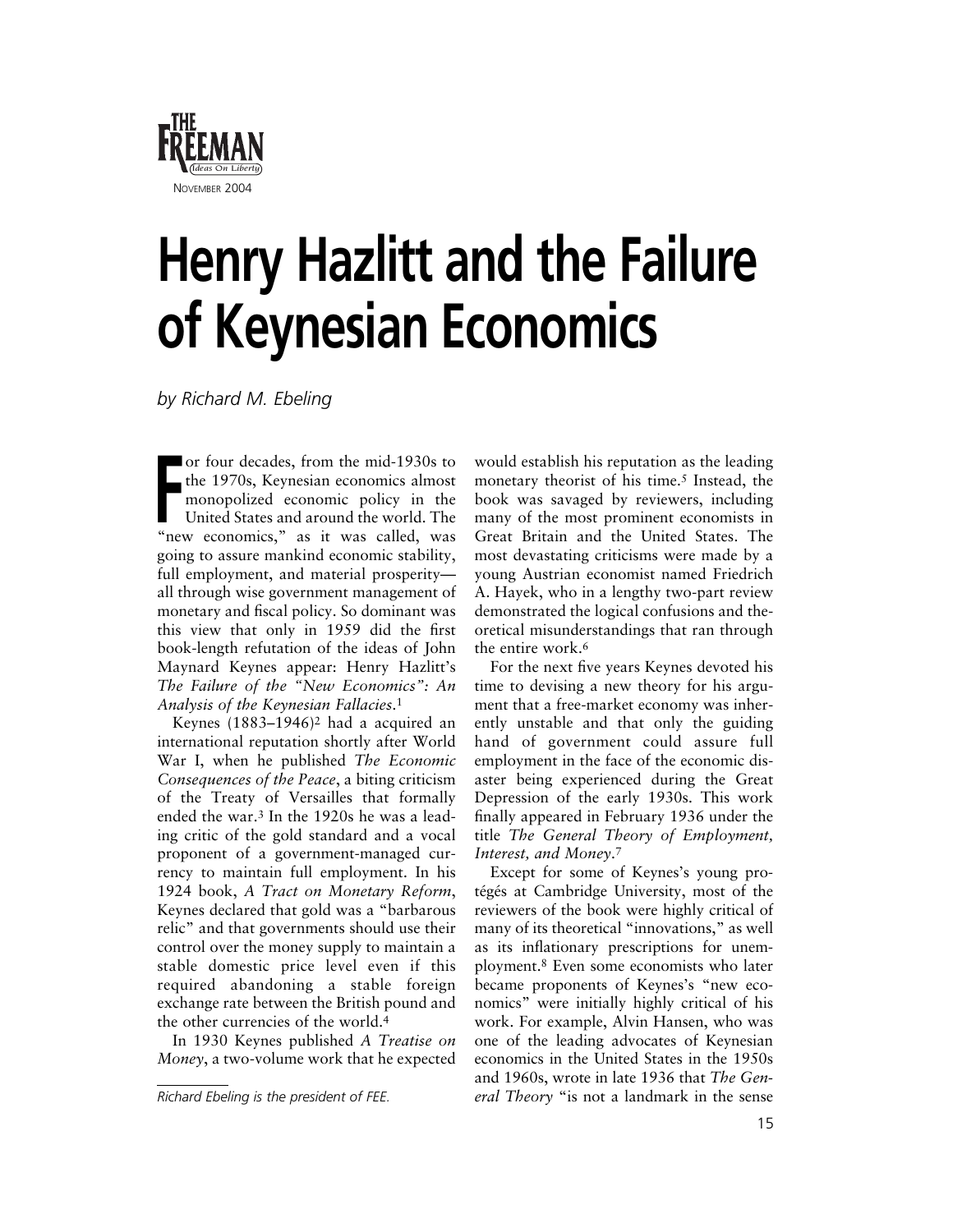that it lays the foundation for a 'new economics.' . . . The book is more a symptom of economic trends than a foundation stone upon which a science can be built."9

Yet within a few years, and most certainly by the end of World War II, Keynes's ideas had virtually pushed aside every other explanation of the causes and cures of economic depressions.10 Keynes's book became the foundation stone for the new "macroeconomics." His face even appeared on the cover of the December 31, 1965, issue of *Time* magazine. The feature article, titled "We Are All Keynesians Now," stated:

Today, some 20 years after his death, his theories are a prime influence on the world's free economies, especially America's. . . . Now Keynes and his ideas, though they still make some people nervous, have been so widely accepted that they constitute both the new orthodoxy in the universities and the touchstone of economic management in Washington. . . . Now even businessmen, traditionally hostile to Government's role in the economy, have been won over. . . . They have begun to take for granted that the Government will intervene to head off recession or choke off inflation, [and] no longer think that deficit spending is immoral.11

Keynes argued in *The General Theory* that the free-market economy contained no builtin mechanism to assure full employment. The crucial weakness, he said, lies in the relationship between savings and investment. People tend to consume more as their incomes go up, but the increase is not as great as the increase in income. In other words, they also save a portion of their higher income. The problem, he insisted, is that saving is "non-spending" and if people do not spend all the extra income they earn, businessmen may not have the incentive to invest enough to employ all those who want to work at prevailing wages.

As a result, a large portion of the labor force may be left unemployed because the private sector has failed to create enough jobs. The economy, therefore, may be stuck

for a prolonged period in what Keynes called an "unemployment equilibrium." Couldn't workers improve their prospects by accepting lower money wages? No, Keynes insisted, because workers suffer from a "money illusion"—even if prices were falling and a cut in wages would make them no worse off in real buying-power terms, workers would refuse to accept less money.

Rather than demand that workers accept lower pay, Keynes favored raising the general level of prices so employers could make profits without cutting wages. In other words, Keynes's solution to unemployment was price inflation.

## **Deficit Spending**

Government deficit spending would provide additional market demand, pushing prices up and stimulating more hiring. Public-works projects would "prime the pump." This policy would continue until "full employment" was attained. But since, in Keynes's view, businessmen were usually shortsighted and irrational in their fears about investment prospects, the private sector would always lag behind in creating jobs. The government would have to be constantly at the monetary and fiscal controls, injecting spending into the economy to prevent it from sinking back into unacceptable levels of unemployment.

In Keynes's conception of the world, governments guided by his ideas would be wise and farseeing, assuring that the mass unemployment of the 1930s never happened again. Government would manipulate interest rates, the level of prices, and the amount and direction of investment to assure that society had high employment, socially beneficial investment, and general economic stability.

There were critics of Keynesian economics in the 1940s and 1950s, but they were virtually ignored by academic economists and policymakers.12 Some mainstream macroeconomists also took Keynes to task. But many of their criticisms were couched in terms clearly meant not to antagonize their Keynesian colleagues.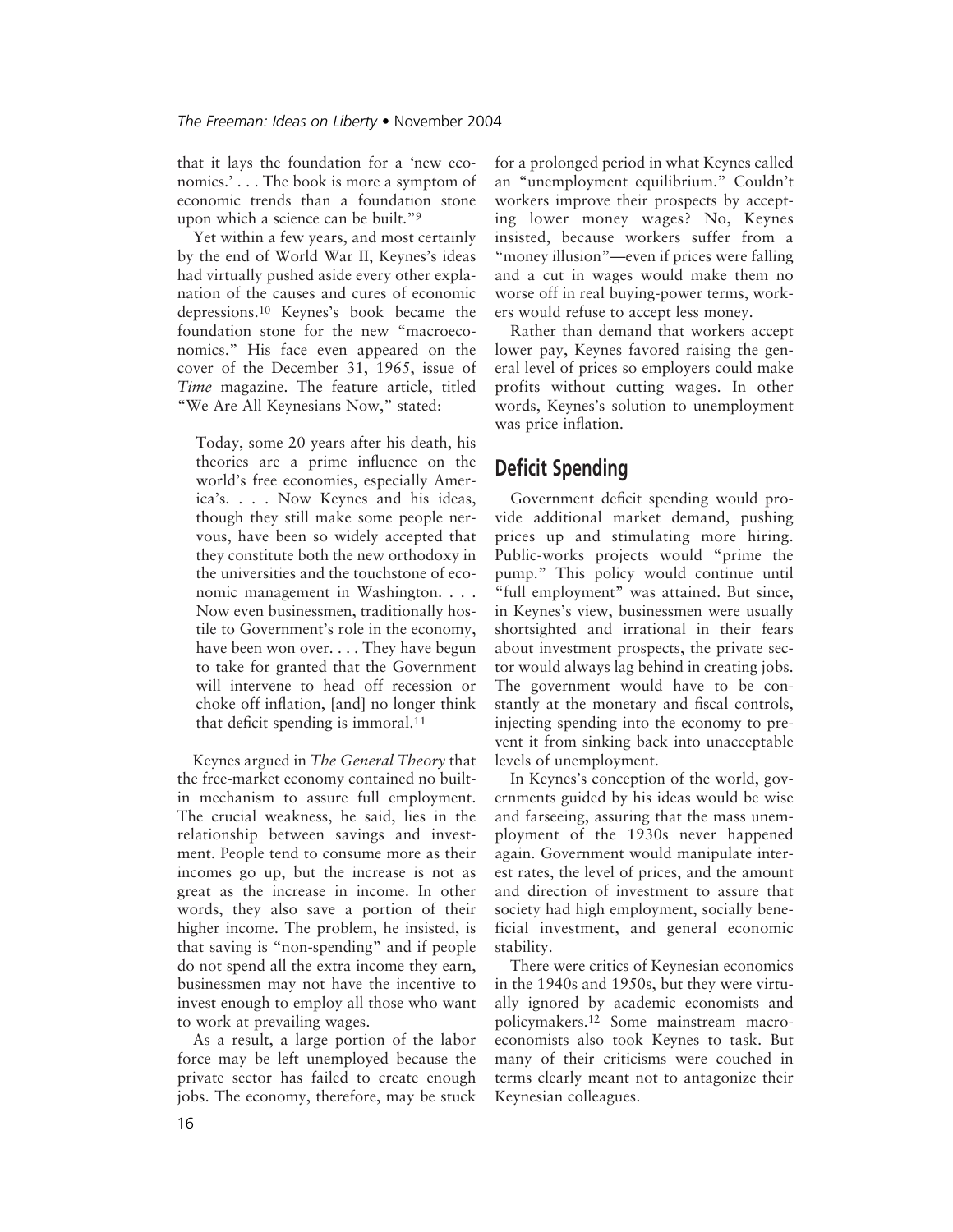Then in 1959 came Henry Hazlitt's *The Failure of the "New Economics*.*"*<sup>13</sup> What was unique about Hazlitt's exposition was his chapter-by-chapter dissection of the arguments in Keynes's *General Theory*.14

Central to Keynes's theory was his insistence that "Say's Law" was wrong in claiming that "supply creates its own demand." Just because people supply goods on the market does not mean they will demand what others are selling. They may abstain from spending by holding idle cash balances. Thus there could be a general glut of goods on the market.

## **Say's Law**

Hazlitt showed that Keynes had misunderstood what the Jean-Baptiste Say and other nineteenth-century economists meant. Goods can virtually always find buyers if prices are sufficiently attractive. The pre-Keynesian "classical" economists never denied that goods can go unsold and labor unemployed if suppliers fail to adjust their prices and wages to match existing market demand.

Furthermore, Hazlitt explained, many of the classical economists, especially John Stuart Mill, understood that individuals could "hoard" money rather than immediately spend it. But this was most frequently due to the temporary uncertainties of an economic crisis, usually caused by a prior, unstable inflationary boom.15

The central flaw in Keynes's thinking, Hazlitt insisted, was his unwillingness to acknowledge that the high unemployment in Great Britain in the 1920s and the United States in the 1930s was caused by government intervention, including the empowering of labor unions, that made many prices and wages virtually "rigid." Political and special-interest power prevented markets from competitively re-establishing a balance between supply and demand for various goods. Hence, the market was trapped in wage and price distortions that destroyed employment and production opportunities, resulting in the Great Depression. (Hazlitt did not deny that the contraction of the money supply in the early 1930s increased the degree to which prices and wages had to fall to re-establish full employment.)

Hazlitt considered Keynes's inflationary "fix" crude and dangerous. First, Hazlitt pointed out that Keynes's focus on macroeconomic "aggregates" concealed the microeconomic relationships among a multitude of individual prices and wages. The price level, wage level, total output, aggregate demand, and aggregate supply were all statistical fictions that had no reality in the actual market. Thus the wage level could not be too high relative to the general price level. But in the 1930s many wages for different types of labor were out of balance with the prices of individual goods sold on the market. What was needed to restore full employment was an adjustment of numerous individual wages and resource prices to the lower prices of many consumer goods. The extent to which any individual money wage or resource price might have to adjust downwards depended on the distinct supply and demand conditions in each of the individual markets.

An inflationary policy attempts to bring some individual price-wage relationships back into balance by pushing prices up throughout the economy, Hazlitt explained.

Because Keynes, with his lump, aggregate thinking, is opposed to restoring employment or equilibrium by small, gradual, piecemeal adjustments . . . we must achieve the same result by inflating the money supply and raising the price level, so everybody's *real* wages are slashed by the same percentage. . . . The Keynesian remedy, in short, is like changing the lock to avoid changing to the right key, or like adjusting the piano to the stool instead of the stool to the piano.16

Second, Hazlitt pointed out that workers and labor unions are aware of how rising prices affect the real value of money wages. There is certainly no "money illusion" in an upward direction. An increasing cost of living due to rising prices soon brings worker and union demands for higher pay to make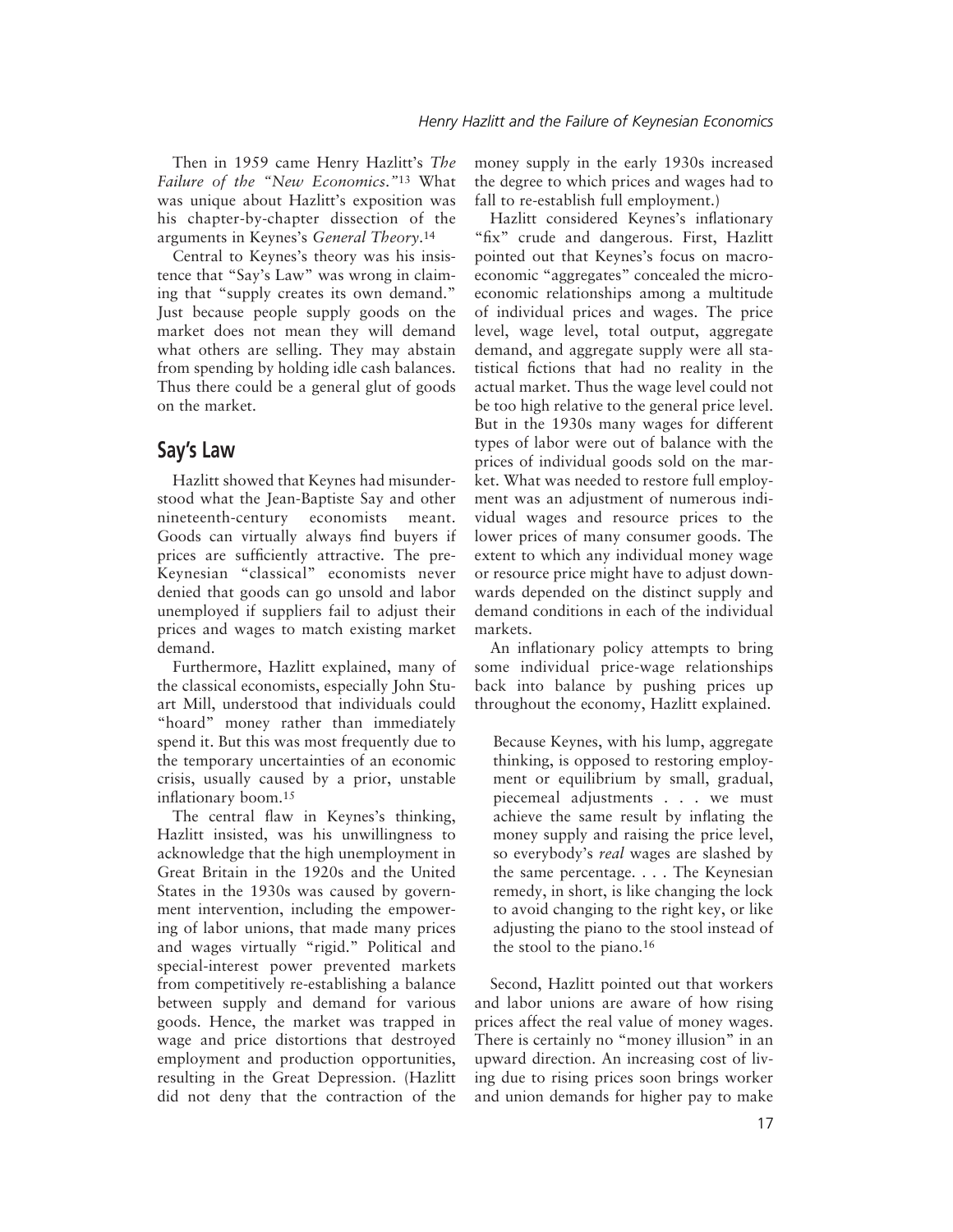up for lost purchasing power. But if workers and unions demand the same real wages they had before the inflation, then the Keynes solution to unemployment must fail.

Finally, Keynes's macroeconomic approach also concealed the fact that beneath the aggregate rising price level, inflation distorts many of the relative price relationships, including the rate of interest. This inevitably brings about misdirection of resources, capital, and labor across different sectors of the market that will eventually require a reshuffling of supply and demand once the inflation ends. Thus the inflationary "cure" for unemployment brings in its wake an eventual new bout of unemployment when workers have to shift jobs and readjust their wage demands in the post-inflationary period.

Indeed, in a series of chapters, Hazlitt clearly showed that Keynes was confused about the actual relationships among savings, investment, and the rate of interest. The core of his theory was founded on a bundle of errors and mistakes. This resulted in Keynes's failure to comprehend that saving, investment, and capital formation—not government-stimulated increases in aggregate consumer demand—are the foundations of sustainable employment and rising standards of living.17

Hazlitt also took Keynes to task for advocating increasing government control and direction of investment decision-making. Keynes clearly believed, Hazlitt sarcastically observed, "that there exists a class of people (perhaps economists very much resembling Lord Keynes) who are completely informed, rational, balanced, wise, who have means of knowing at all times exactly how much investment is needed and in exactly what amounts it should be allocated to exactly which industries and projects, and that these managers are above corruption and above any interest in the outcome of the next election."<sup>18</sup>

If *The General Theory* had so many fundamental flaws, how did it become, in the words of one of his most enthusiastic followers, "the Keynesian bible"?19 Hazlitt offered some possible reasons in his introduction to his edited volume, *The Critics of* *Keynesian Economics*, which appeared a year after his own book. He suggested that Keynes's theories rationalized the politics of special-interest groups that desired to reap the benefits of an inflation. Also, while much of *The General Theory* is written in difficult language, Keynes could dazzle the reader with literary imagery and wit that hid his central logical flaws. Keynes used the "technique of obscure arguments followed by clear and triumphant conclusions," Hazlitt said. And finally, Hazlitt conjectured that the success of the book may have had a lot to do with its appearing to overthrow the existing orthodoxy in favor of radical and fashionable ideas about social engineering. "But whatever the full explanation of the Keynesian cult," Hazlitt concluded, "its existence is one of the great intellectual scandals of our age."20

The monolithic domination that Keynesian economics once had over all macroeconomic policy has been broken for more than two decades. While too many of Keynes's misconceptions still underlie how economists think about inflation, recession, and unemployment, the original and primitive Keynesian thinking has been more or less overthrown. To a great extent this is because of the thorough and brilliant demolition that Henry Hazlitt performed more than 40 years ago.  $\Box$ 

<sup>1.</sup> Henry Hazlitt, *The Failure of the "New Economics": An Analysis of the Keynesian Fallacies* (Princeton: D. Van Nostrand, 1959), reprinted by the Foundation for Economic Education in 1995.

<sup>2.</sup> The most comprehensive biography of Keynes is Robert Skidelsky, *John Maynard Keynes: Hopes Betrayed, 1883–1920* (London: Macmillan, 1983), *John Maynard Keynes: The Economist as Saviour, 1920–1937* (London: Macmillan, 1992), and *John Maynard Keynes: Fighting for Britain, 1937–1946* (London: Macmillan, 2000); in addition, see, Roy H. Harrod, *The Life of John Maynard Keynes* (London: Macmillan, 1951), and D. E. Moggridge, *Maynard Keynes: An Economist's Biography* (London: Routledge, 1992). All of them are highly sympathetic to Keynes as an economist and policy advocate.

<sup>3.</sup> John Maynard Keynes, *The Economic Consequences of the Peace* (New York: Harcourt, Brace, 1920); see the critical analysis of Keynes's arguments about the peace treaty by Etienne Mantoux, *The Carthaginian Peace, or The Economic Consequences of Mr. Keynes* (New York: Charles Scribner's Sons, 1952).

<sup>4.</sup> John Maynard Keynes, *A Tract on Monetary Reform* (New York: Harcourt, Brace, 1924); see the critical analysis of Keynes's arguments by Benjamin M. Anderson, "The Gold Standard vs. 'A Managed Currency,'" *Chase Economic Bulletin*, March 23, 1925, p. 39.

<sup>5.</sup> John Maynard Keynes, *A Treatise on Money*, 2 vols. (New York: Harcourt Brace, 1930).